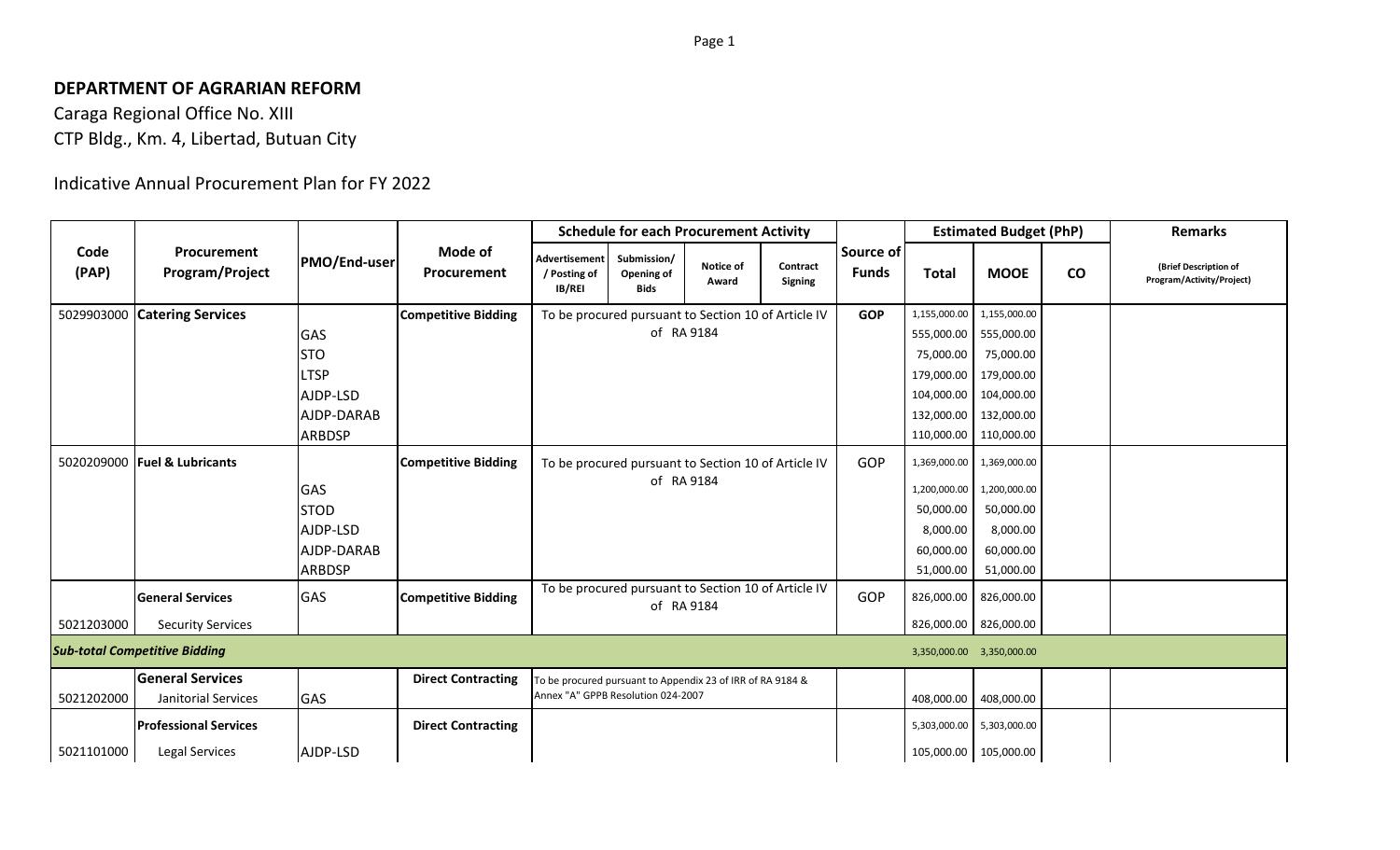|--|--|--|

|                                     |                                 |               |                                    | <b>Schedule for each Procurement Activity</b>  |                                                           |                                                                                         |                     |                           |              | <b>Estimated Budget (PhP)</b> | <b>Remarks</b>  |                                                    |
|-------------------------------------|---------------------------------|---------------|------------------------------------|------------------------------------------------|-----------------------------------------------------------|-----------------------------------------------------------------------------------------|---------------------|---------------------------|--------------|-------------------------------|-----------------|----------------------------------------------------|
| Code<br>(PAP)                       | Procurement<br>Program/Project  | PMO/End-user  | Mode of<br>Procurement             | <b>Advertisement</b><br>/ Posting of<br>IB/REI | Submission/<br>Opening of<br><b>Bids</b>                  | Notice of<br>Award                                                                      | Contract<br>Signing | Source of<br><b>Funds</b> | <b>Total</b> | <b>MOOE</b>                   | $\mathsf{co}\,$ | (Brief Description of<br>Program/Activity/Project) |
| 5021102000                          | <b>Auditing Services</b>        | GAS           |                                    |                                                |                                                           |                                                                                         |                     |                           | 50,000.00    | 50,000.00                     |                 |                                                    |
| 5021199000                          | <b>Other Prof. Services</b>     |               |                                    |                                                |                                                           |                                                                                         |                     | GOP                       | 5,148,000.00 | 5,148,000.00                  |                 |                                                    |
|                                     |                                 | GAS           |                                    |                                                |                                                           |                                                                                         |                     |                           | 3,060,000.00 | 3,060,000.00                  |                 |                                                    |
|                                     |                                 | <b>STO</b>    |                                    |                                                |                                                           |                                                                                         |                     |                           | 288,000.00   | 288,000.00                    |                 |                                                    |
|                                     |                                 | <b>LTSP</b>   |                                    |                                                |                                                           |                                                                                         |                     |                           | 276,000.00   | 276,000.00                    |                 |                                                    |
|                                     |                                 | AJDP-LSD      |                                    |                                                |                                                           |                                                                                         |                     |                           | 144,000.00   | 144,000.00                    |                 |                                                    |
|                                     |                                 | AJDP-DARAB    |                                    |                                                |                                                           |                                                                                         |                     |                           | 1,080,000.00 | 1,080,000.00                  |                 |                                                    |
|                                     |                                 | <b>ARBDSP</b> |                                    |                                                |                                                           |                                                                                         |                     |                           | 300,000.00   | 300,000.00                    |                 |                                                    |
|                                     | <b>Utilities</b>                | GAS           | <b>Direct Contracting</b>          |                                                | To be procured pursuant to Appendix 21 as amended ny GPPB | GOP                                                                                     | 1,537,000.00        | 1,537,000.00              |              |                               |                 |                                                    |
| 5020401000                          | Water                           |               |                                    |                                                |                                                           | Resolution No. 03-2011                                                                  |                     |                           | 70,000.00    | 70,000.00                     |                 |                                                    |
| 5020402000                          | Electricity                     |               |                                    |                                                |                                                           |                                                                                         |                     |                           | 1,467,000.00 | 1,467,000.00                  |                 |                                                    |
| <b>Sub-total Direct Contracting</b> |                                 |               |                                    |                                                |                                                           |                                                                                         |                     |                           |              | 7,248,000.00 7,248,000.00     |                 |                                                    |
|                                     | 50203010-02 Common Use Supplies |               | NP 53.5 Agency to<br><b>Agency</b> |                                                |                                                           | To be procured at Procurement Service pursuant to Section 53.5<br>of the IRR of RA 9184 |                     | GOP                       | 813,000.00   | 813,000.00                    |                 |                                                    |
|                                     |                                 | GAS           |                                    |                                                |                                                           |                                                                                         |                     |                           | 465,000.00   | 465,000.00                    |                 |                                                    |
|                                     |                                 | <b>STO</b>    |                                    |                                                |                                                           |                                                                                         |                     |                           | 215,490.00   | 110,000.00                    |                 |                                                    |
|                                     |                                 | <b>LTSP</b>   |                                    |                                                |                                                           |                                                                                         |                     |                           | 30,000.00    | 30,000.00                     |                 |                                                    |
|                                     |                                 | AJDP-LSD      |                                    |                                                |                                                           |                                                                                         |                     |                           | 84,000.00    | 84,000.00                     |                 |                                                    |
|                                     |                                 | AJDP-DARAB    |                                    |                                                |                                                           |                                                                                         |                     |                           | 50,000.00    | 50,000.00                     |                 |                                                    |
|                                     |                                 | <b>ARBDSP</b> |                                    |                                                |                                                           |                                                                                         |                     |                           | 74,000.00    | 74,000.00                     |                 |                                                    |
| 50203010-01 <b>ICT Supplies</b>     |                                 |               | NP 53.5 Agency to                  |                                                |                                                           | To be procured at Procurement Service pursuant to                                       |                     | <b>GOP</b>                | 1,074,000.00 | 1,074,000.00                  |                 |                                                    |
|                                     |                                 | GAS           | <b>Agency</b>                      |                                                |                                                           | Section 53.5 of the IRR of RA 9184                                                      |                     |                           | 520,000.00   | 520,000.00                    |                 |                                                    |
|                                     |                                 | <b>STO</b>    |                                    |                                                |                                                           |                                                                                         |                     |                           | 97,800.00    | 100,000.00                    |                 |                                                    |
|                                     |                                 | <b>LTSP</b>   |                                    |                                                |                                                           |                                                                                         |                     |                           | 40,000.00    | 40,000.00                     |                 |                                                    |
|                                     |                                 | AJDP-LSD      |                                    |                                                |                                                           |                                                                                         |                     |                           | 114,000.00   | 114,000.00                    |                 |                                                    |
|                                     |                                 | AJDP-DARAB    |                                    |                                                |                                                           |                                                                                         |                     |                           | 216,000.00   | 216,000.00                    |                 |                                                    |
|                                     |                                 | ARBDSP        |                                    |                                                |                                                           |                                                                                         |                     |                           | 84,000.00    | 84,000.00                     |                 |                                                    |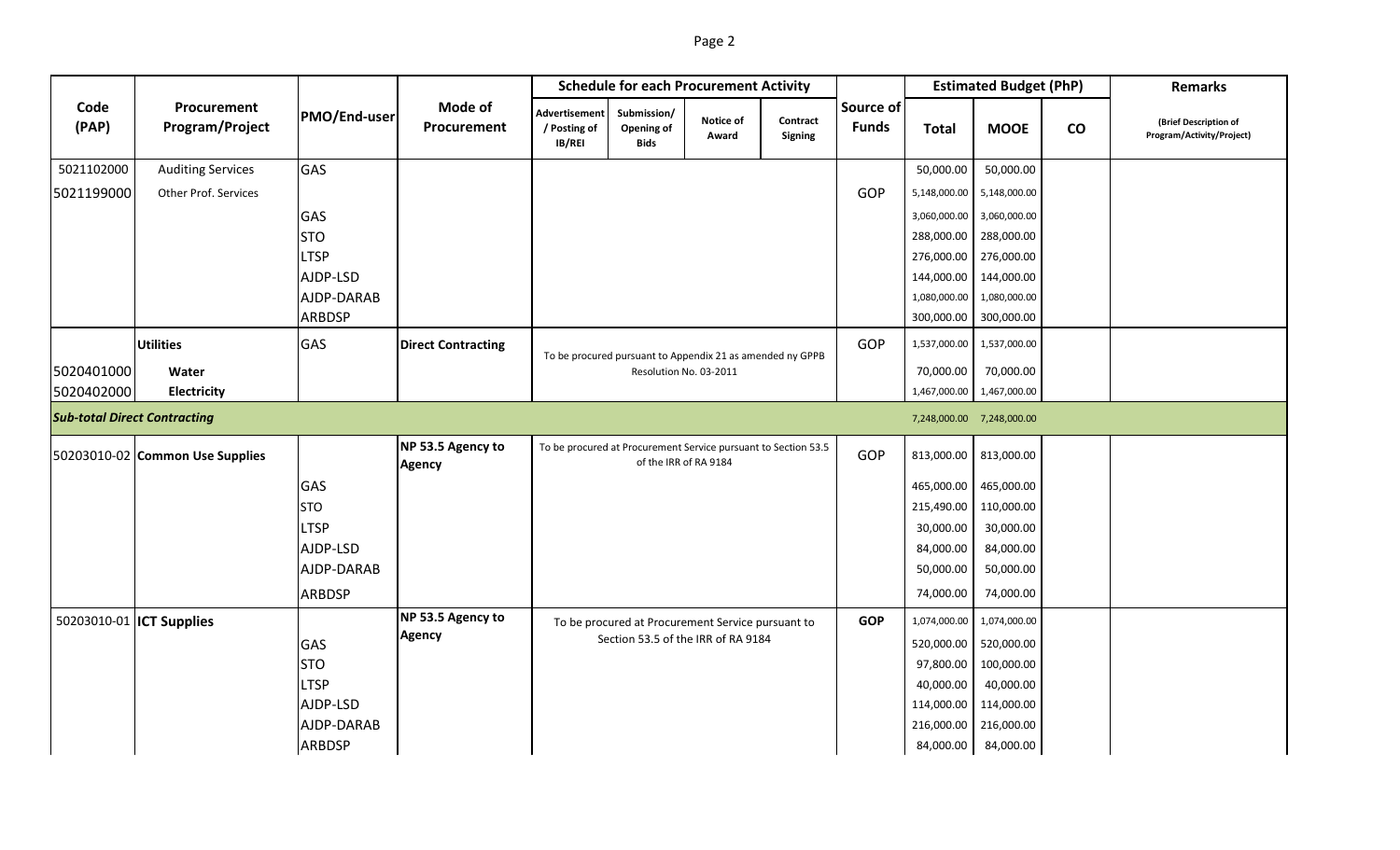|--|--|

|                                                 |                                                          |              |                                           | <b>Schedule for each Procurement Activity</b>                 |                                                                                               |                    |                            |                           |              | <b>Estimated Budget (PhP)</b> | <b>Remarks</b> |                                                    |
|-------------------------------------------------|----------------------------------------------------------|--------------|-------------------------------------------|---------------------------------------------------------------|-----------------------------------------------------------------------------------------------|--------------------|----------------------------|---------------------------|--------------|-------------------------------|----------------|----------------------------------------------------|
| Code<br>Procurement<br>(PAP)<br>Program/Project |                                                          | PMO/End-user | Mode of<br>Procurement                    | <b>Advertisement</b><br>/ Posting of<br>IB/REI                | Submission/<br>Opening of<br><b>Bids</b>                                                      | Notice of<br>Award | Contract<br><b>Signing</b> | Source of<br><b>Funds</b> | <b>Total</b> | <b>MOOE</b>                   | $\mathbf{co}$  | (Brief Description of<br>Program/Activity/Project) |
|                                                 | 5020399000 Other Supplies & Materials                    |              | NP 53.5 Agency to<br><b>Agency</b>        |                                                               | To be procured at Procurement Service pursuant to<br>Section 53.5 of the IRR of RA 9184       |                    |                            | <b>GOP</b>                | 592,000.00   | 592,000.00                    |                |                                                    |
|                                                 |                                                          | GAS          |                                           |                                                               |                                                                                               |                    |                            |                           | 550,000.00   | 550,000.00                    |                |                                                    |
|                                                 |                                                          | <b>STO</b>   |                                           |                                                               |                                                                                               |                    |                            |                           | 97,800.00    | 35,000.00                     |                |                                                    |
|                                                 |                                                          | <b>LTSP</b>  |                                           |                                                               |                                                                                               |                    |                            |                           | 2,000.00     | 2,000.00                      |                |                                                    |
|                                                 |                                                          | AJDP-DARAB   |                                           |                                                               |                                                                                               |                    |                            |                           | 5,000.00     | 5,000.00                      |                |                                                    |
|                                                 | 5020302000 Accountable Forms                             | GAS          | NP 53.5 Agency to<br><b>Agency</b>        |                                                               | To be procured pursuant to Apendix 20 - Guidelines on the<br>Procurement of Printing Services |                    |                            |                           | 2,000.00     | 2,000.00                      |                |                                                    |
|                                                 | 5020501000 Postage Stamps                                | GAS          | NP 53.5 Agency to<br><b>Agency</b>        | To be procured pursuant to Section 53.5 of the IRR of RA 9184 | GOP                                                                                           | 105,000.00         | 105,000.00                 |                           |              |                               |                |                                                    |
|                                                 | <b>Taxes, Insurance and Other</b><br><b>Fees</b>         | <b>GAS</b>   | NP 53.5 Agency to<br><b>Agency</b>        |                                                               | To be procured pursuant to Section 53.5 of the IRR of RA 9184                                 |                    |                            | GOP                       | 160,000.00   | 160,000.00                    |                |                                                    |
| 5021502000                                      | <b>Fidelity Bond</b>                                     |              |                                           |                                                               |                                                                                               |                    |                            |                           | 70,000.00    | 70,000.00                     |                |                                                    |
| 5021503000                                      | Insurance - PPE (GSIS)                                   |              |                                           |                                                               |                                                                                               |                    |                            |                           | 60,000.00    | 60,000.00                     |                |                                                    |
| 5021503000                                      | Insurance - Vehicle                                      |              |                                           |                                                               |                                                                                               |                    |                            |                           | 15,000.00    | 15,000.00                     |                |                                                    |
|                                                 | Registration - Vehicle                                   |              |                                           |                                                               |                                                                                               |                    |                            |                           | 15,000.00    | 15,000.00                     |                |                                                    |
| <b>Sub-total Agency to Agency</b>               |                                                          |              |                                           |                                                               |                                                                                               | 2,746,000.00       | 2,746,000.00               |                           |              |                               |                |                                                    |
| 5021003000                                      | <b>Extraordinary &amp;</b><br><b>Miscellaneous Exps.</b> |              |                                           |                                                               |                                                                                               |                    |                            |                           | 271,000.00   | 271,000.00                    |                |                                                    |
|                                                 | <b>Semi-Expendable Supplies</b>                          |              | <b>NP 53.9 Small Value</b><br>Procurement |                                                               | To be procured pursuant to Section 53.9 of the IRR of RA 9184                                 |                    |                            | GOP                       | 658,000.00   | 658,000.00                    |                |                                                    |
| 50203210-01                                     | Machinery Equipment                                      | GAS          |                                           |                                                               |                                                                                               |                    |                            |                           | 20,000.00    | 20,000.00                     |                |                                                    |
| 50203210-02                                     | Office Equipment                                         | GAS          |                                           |                                                               |                                                                                               |                    |                            |                           | 45,000.00    | 45,000.00                     |                |                                                    |
|                                                 |                                                          | <b>STO</b>   |                                           |                                                               |                                                                                               |                    |                            |                           | 15,000.00    | 15,000.00                     |                |                                                    |
|                                                 |                                                          | <b>LTSP</b>  |                                           |                                                               |                                                                                               |                    |                            |                           | 6,000.00     | 6,000.00                      |                |                                                    |
|                                                 |                                                          | AJDP-DARAB   |                                           |                                                               |                                                                                               |                    |                            |                           | 25,000.00    | 25,000.00                     |                |                                                    |
| 50203210-03                                     | <b>ICT Equipment</b>                                     | GAS          |                                           |                                                               |                                                                                               |                    |                            |                           | 259,000.00   | 259,000.00                    |                |                                                    |
|                                                 |                                                          | <b>STO</b>   |                                           |                                                               |                                                                                               |                    |                            |                           | 58,000.00    | 58,000.00                     |                |                                                    |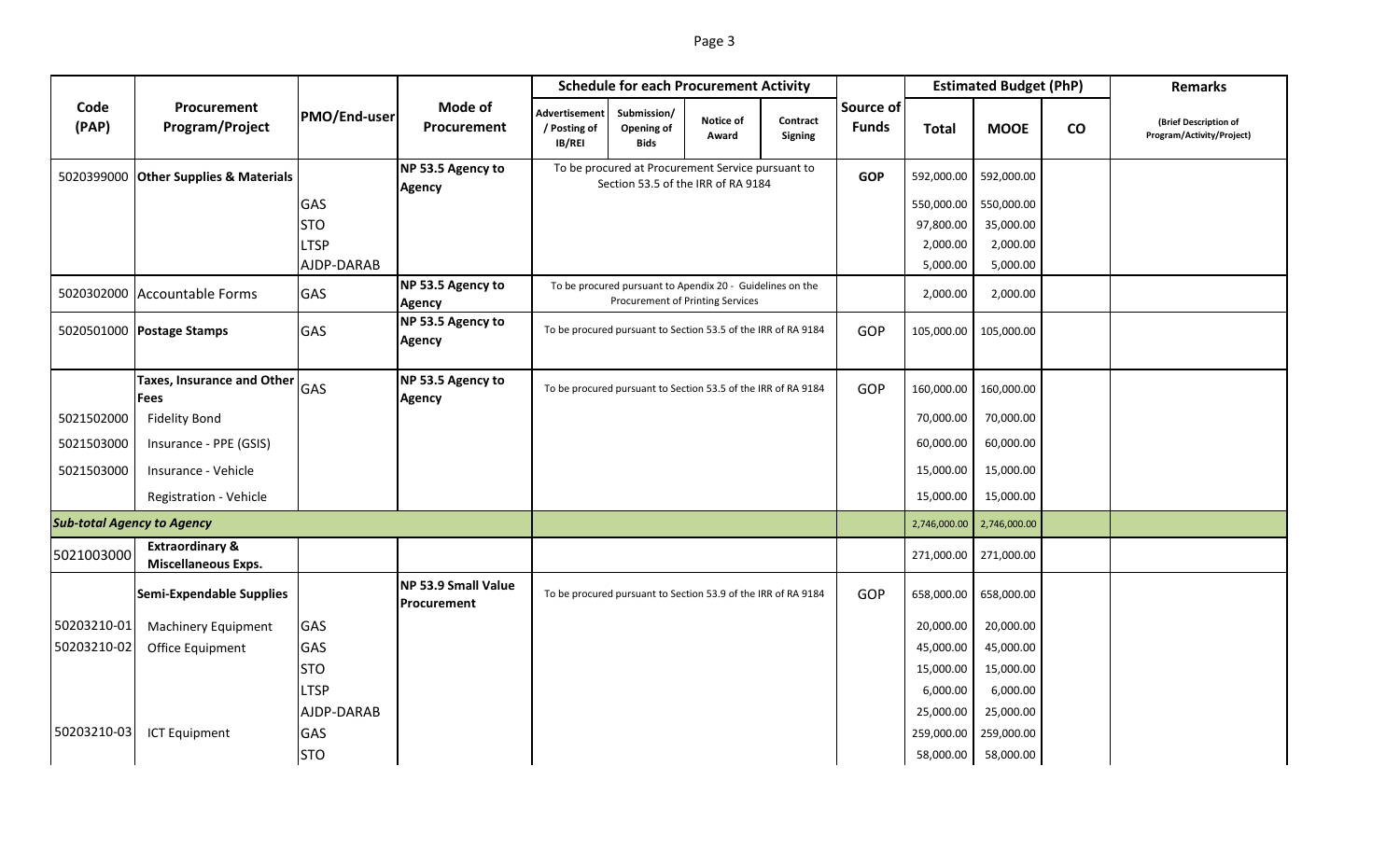|--|--|

|               |                                      |              |                                           | <b>Schedule for each Procurement Activity</b>  |                                                          |                    |                     |                           |              | <b>Estimated Budget (PhP)</b> |                              | <b>Remarks</b>                                     |
|---------------|--------------------------------------|--------------|-------------------------------------------|------------------------------------------------|----------------------------------------------------------|--------------------|---------------------|---------------------------|--------------|-------------------------------|------------------------------|----------------------------------------------------|
| Code<br>(PAP) | Procurement<br>Program/Project       | PMO/End-user | <b>Mode of</b><br>Procurement             | <b>Advertisement</b><br>/ Posting of<br>IB/REI | Submission/<br>Opening of<br><b>Bids</b>                 | Notice of<br>Award | Contract<br>Signing | Source of<br><b>Funds</b> | <b>Total</b> | <b>MOOE</b>                   | $\mathsf{co}\hspace{0.05cm}$ | (Brief Description of<br>Program/Activity/Project) |
|               |                                      | AJDP-DARAB   |                                           |                                                |                                                          |                    |                     |                           | 50,000.00    | 50,000.00                     |                              |                                                    |
| 50203220-01   | <b>Furnitures &amp; Fixtures</b>     | GAS          |                                           |                                                |                                                          |                    |                     |                           | 150,000.00   | 150,000.00                    |                              |                                                    |
|               |                                      | <b>STO</b>   |                                           |                                                |                                                          |                    |                     |                           | 20,000.00    | 20,000.00                     |                              |                                                    |
|               |                                      | AJDP-DARAB   |                                           |                                                |                                                          |                    |                     |                           | 10,000.00    | 10,000.00                     |                              |                                                    |
|               | Communication                        | <b>STOD</b>  | NP 53.9 Small Value<br>Procurement        |                                                | To be procured pursuant to Section 53.9 of the IRR of RA | 9184               |                     | GOP                       | 1,078,000.00 | 1,078,000.00                  |                              |                                                    |
| 50205020-01   | Mobile Expenses                      |              |                                           |                                                |                                                          |                    |                     | 516,000.00                | 516,000.00   |                               |                              |                                                    |
|               |                                      | GAS          |                                           |                                                |                                                          |                    |                     |                           | 276,000.00   | 276,000.00                    |                              |                                                    |
|               |                                      | <b>STO</b>   |                                           |                                                |                                                          |                    |                     |                           |              | 60,000.00                     |                              |                                                    |
|               |                                      | <b>LTSP</b>  |                                           |                                                |                                                          |                    |                     |                           |              | 60,000.00                     |                              |                                                    |
|               |                                      | AJDP-DARAB   |                                           |                                                |                                                          |                    |                     |                           |              | 60,000.00                     |                              |                                                    |
|               |                                      | AJDP-LSD     |                                           |                                                |                                                          |                    |                     |                           | 60,000.00    | 60,000.00                     |                              |                                                    |
| 5020503000    | <b>Internet Subscription</b>         |              |                                           |                                                |                                                          |                    |                     |                           | 432,000.00   | 432,000.00                    |                              |                                                    |
|               |                                      | GAS          |                                           |                                                |                                                          |                    |                     |                           | 400,000.00   | 400,000.00                    |                              |                                                    |
|               |                                      | <b>STO</b>   |                                           |                                                |                                                          |                    |                     |                           | 32,000.00    | 32,000.00                     |                              |                                                    |
| 50205020-02   | Landline Subscription                | GAS          |                                           |                                                |                                                          |                    |                     |                           | 120,000.00   | 120,000.00                    |                              |                                                    |
| 5020504000    | Cable Suscription                    | GAS          |                                           |                                                |                                                          |                    |                     |                           | 10,000.00    | 10,000.00                     |                              |                                                    |
|               | 5020504000 Awards & Rewards Expenses | GAS          | NP 53.9 Small Value<br><b>Procurement</b> |                                                | To be procured in accordance with the 2016 Revised IRR,  | Annex H            |                     |                           | 30,000.00    | 30,000.00                     |                              |                                                    |
|               | 50212990-99 Other General Services   | GAS          | NP 53.9 Small Value                       |                                                | To be procured in accordance with the 2016 Revised IRR,  |                    |                     |                           | 453,000.00   | 453,000.00                    |                              |                                                    |
|               |                                      | <b>STO</b>   | Procurement                               |                                                |                                                          | Annex H            |                     |                           | 50,000.00    | 50,000.00                     |                              |                                                    |
|               | <b>Repair &amp; Maintenance</b>      |              | NP 53.9 Small Value<br>Procurement        |                                                | To be procured in accordance with the 2016 Revised IRR,  | Annex H            |                     | GOP                       | 1,658,000.00 | 1,658,000.00                  |                              |                                                    |
| 50213050-02   | Office Equipment                     | <b>STO</b>   |                                           |                                                |                                                          |                    |                     |                           | 35,000.00    | 35,000.00                     |                              |                                                    |
|               |                                      | <b>LSD</b>   |                                           |                                                |                                                          |                    |                     |                           | 14,000.00    | 14,000.00                     |                              |                                                    |
| 50213050-03   | <b>ICT Equipment</b>                 | Іsто         |                                           |                                                |                                                          |                    |                     |                           | 25,000.00    | 25,000.00                     |                              |                                                    |
|               |                                      | AJDP-DARAB   |                                           |                                                |                                                          |                    |                     |                           | 37,000.00    | 37,000.00                     |                              |                                                    |
| 50213060-01   | Vehicles                             | GAS          |                                           |                                                |                                                          |                    |                     |                           | 1,090,000.00 | 1,090,000.00                  |                              |                                                    |
|               | Semi-Expendables                     |              |                                           |                                                |                                                          |                    |                     |                           |              |                               |                              |                                                    |
| 50213210-01   | <b>Machinery Equipment</b>           | <b>GAS</b>   |                                           |                                                |                                                          |                    |                     |                           | 10,000.00    | 10,000.00                     |                              |                                                    |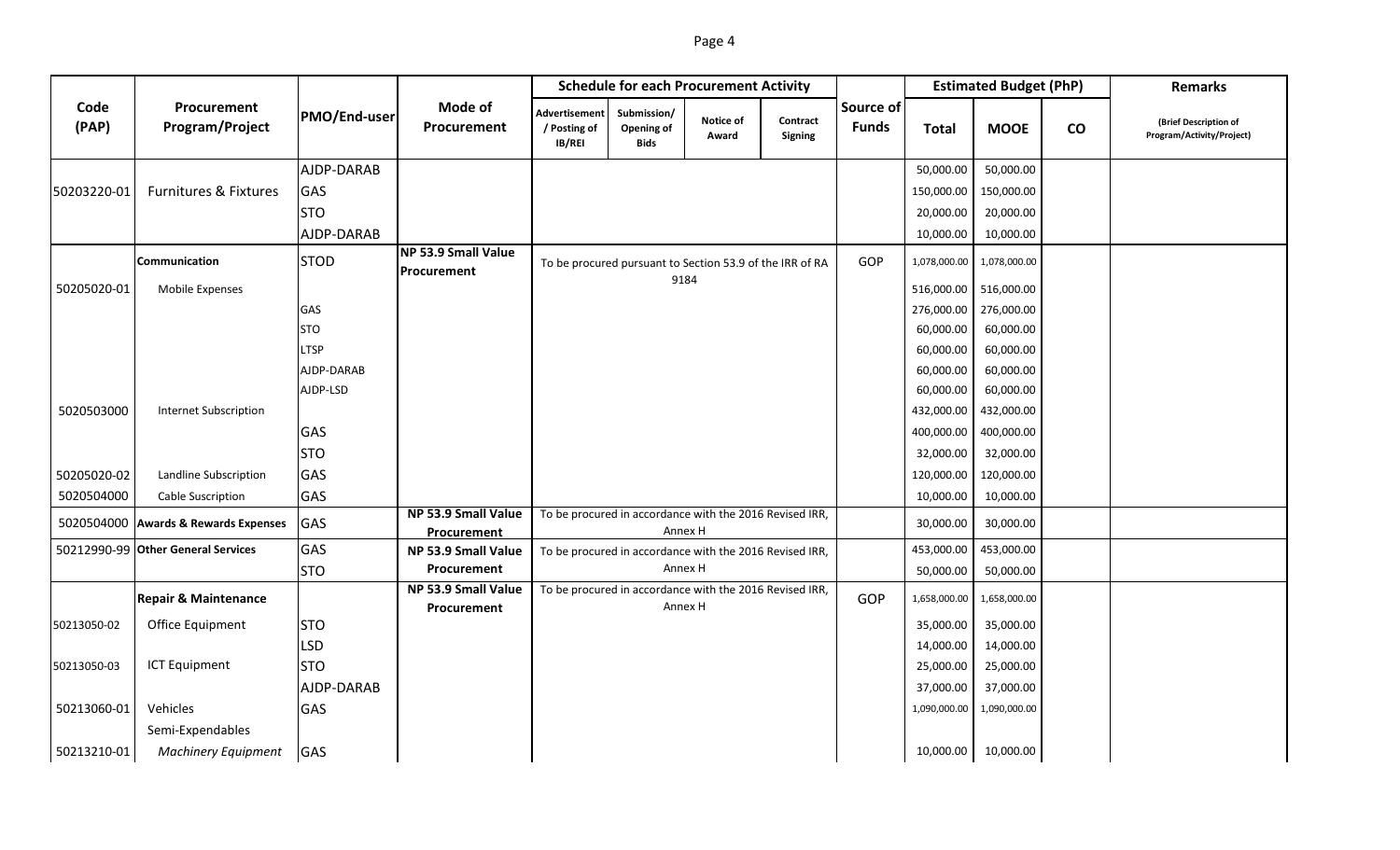|--|--|

|               |                                                                       |               |                                            | <b>Schedule for each Procurement Activity</b>                      |                                                                                                            |                    |                            |                    | <b>Estimated Budget (PhP)</b> |                           | <b>Remarks</b>  |                                                    |
|---------------|-----------------------------------------------------------------------|---------------|--------------------------------------------|--------------------------------------------------------------------|------------------------------------------------------------------------------------------------------------|--------------------|----------------------------|--------------------|-------------------------------|---------------------------|-----------------|----------------------------------------------------|
| Code<br>(PAP) | Procurement<br>Program/Project                                        | PMO/End-user  | Mode of<br>Procurement                     | Advertisement<br>/ Posting of<br>IB/REI                            | Submission/<br>Opening of<br><b>Bids</b>                                                                   | Notice of<br>Award | Contract<br><b>Signing</b> | Source of<br>Funds | <b>Total</b>                  | <b>MOOE</b>               | $\mathsf{co}\,$ | (Brief Description of<br>Program/Activity/Project) |
| 50213210-02   | <b>Office Equipment</b>                                               | <b>GAS</b>    |                                            |                                                                    |                                                                                                            |                    |                            |                    | 145,000.00                    | 145,000.00                |                 |                                                    |
|               |                                                                       | AJDP-DARAB    |                                            |                                                                    |                                                                                                            |                    |                            |                    | 30,000.00                     | 30,000.00                 |                 |                                                    |
| 50213210-03   | <b>ICT Equipment</b>                                                  | GAS           |                                            |                                                                    |                                                                                                            |                    |                            |                    | 175,000.00                    | 175,000.00                |                 |                                                    |
|               |                                                                       | AJDP-DARAB    |                                            |                                                                    |                                                                                                            |                    |                            |                    | 97,000.00                     | 97,000.00                 |                 |                                                    |
|               | 5029902000 Printing & Publication Expense                             |               | NP 53.9 Small Value<br>Procurement         |                                                                    | To be procured in accordance with the 2016 Revised IRR,                                                    | Annex H            |                            | GOP                | 245,000.00                    | 245,000.00                |                 |                                                    |
|               |                                                                       | GAS           |                                            |                                                                    |                                                                                                            |                    |                            |                    | 115,000.00                    | 115,000.00                |                 |                                                    |
|               |                                                                       | <b>STO</b>    |                                            |                                                                    |                                                                                                            |                    |                            |                    | 120,000.00                    | 120,000.00                |                 |                                                    |
|               |                                                                       | <b>ARBDSP</b> |                                            |                                                                    |                                                                                                            |                    |                            |                    | 10,000.00                     | 10,000.00                 |                 |                                                    |
| 5021306000    | <b>Transportation &amp; Delivery</b><br><b>Expense</b>                |               | NP 53.9 Small Value<br>Procurement         |                                                                    | To be procured in accordance with the 2016 Revised IRR,<br>Annex H                                         |                    |                            |                    | 405,000.00                    | 405,000.00                |                 |                                                    |
|               |                                                                       | <b>STO</b>    |                                            |                                                                    |                                                                                                            |                    |                            |                    | 50,000.00                     | 50,000.00                 |                 |                                                    |
|               |                                                                       | AJDP-DARAB    |                                            |                                                                    |                                                                                                            |                    |                            |                    | 75,000.00                     | 75,000.00                 |                 |                                                    |
|               |                                                                       | ARBDSP        |                                            |                                                                    |                                                                                                            |                    |                            |                    | 280,000.00                    | 280,000.00                |                 |                                                    |
|               | Rent/Lease Expense (Bldg.,<br><b>Equipment &amp; Living Quarters)</b> |               | NP 53.9 Small Value<br>Procurement         | To be procured in accordance with the 2016 Revised IRR,<br>Annex H |                                                                                                            |                    |                            | GOP                | 3,365,000.00                  | 3,365,000.00              |                 |                                                    |
| 50299050-01   | <b>Building &amp; Structures</b>                                      | GAS           |                                            |                                                                    |                                                                                                            |                    |                            |                    |                               | 2,985,000.00 2,985,000.00 |                 |                                                    |
| 50299050-05   | Living Quarters                                                       | GAS           |                                            |                                                                    |                                                                                                            |                    |                            |                    | 120,000.00                    | 120,000.00                |                 |                                                    |
| 50299050-08   | <b>ICT Machinery</b>                                                  | GAS           |                                            |                                                                    |                                                                                                            |                    |                            |                    | 150,000.00                    | 150,000.00                |                 |                                                    |
|               |                                                                       | <b>STO</b>    |                                            |                                                                    |                                                                                                            |                    |                            |                    | 60,000.00                     | 60,000.00                 |                 |                                                    |
|               |                                                                       | ARBDSP        |                                            |                                                                    |                                                                                                            |                    |                            |                    | 50,000.00                     | 50,000.00                 |                 |                                                    |
| 509070-99     | <b>Subscription Expense</b>                                           | GAS           | NP 53.9 Small Value<br>Procurement         |                                                                    | To be procured in accordance with the 2016 Revised IRR,                                                    | Annex H            |                            | GOP                | 2,000.00                      | 2,000.00                  |                 |                                                    |
|               | <b>Sub-total Small Value Procurement</b>                              |               |                                            |                                                                    |                                                                                                            |                    |                            |                    | 7,944,000.00                  | 7,944,000.00              |                 |                                                    |
|               | 5020102000 Training Expenses                                          |               | <b>Lease of Real Property</b><br>and Venue |                                                                    | To be procured in accordance with Annex H of the 2016 Revised<br><b>Implementing Rules and Regulations</b> |                    | GOP                        | 2,205,000.00       | 2,205,000.00                  |                           |                 |                                                    |
|               |                                                                       | GAS           |                                            |                                                                    |                                                                                                            |                    |                            |                    | 864,000.00                    | 864,000.00                |                 |                                                    |
|               |                                                                       | <b>STO</b>    |                                            |                                                                    |                                                                                                            |                    |                            |                    | 557,000.00                    | 557,000.00                |                 |                                                    |
|               |                                                                       | <b>LTSP</b>   |                                            |                                                                    |                                                                                                            |                    |                            |                    | 197,000.00                    | 197,000.00                |                 |                                                    |
|               |                                                                       | AJDP-DARAB    |                                            |                                                                    |                                                                                                            |                    |                            |                    |                               | 149,000.00 149,000.00     |                 |                                                    |